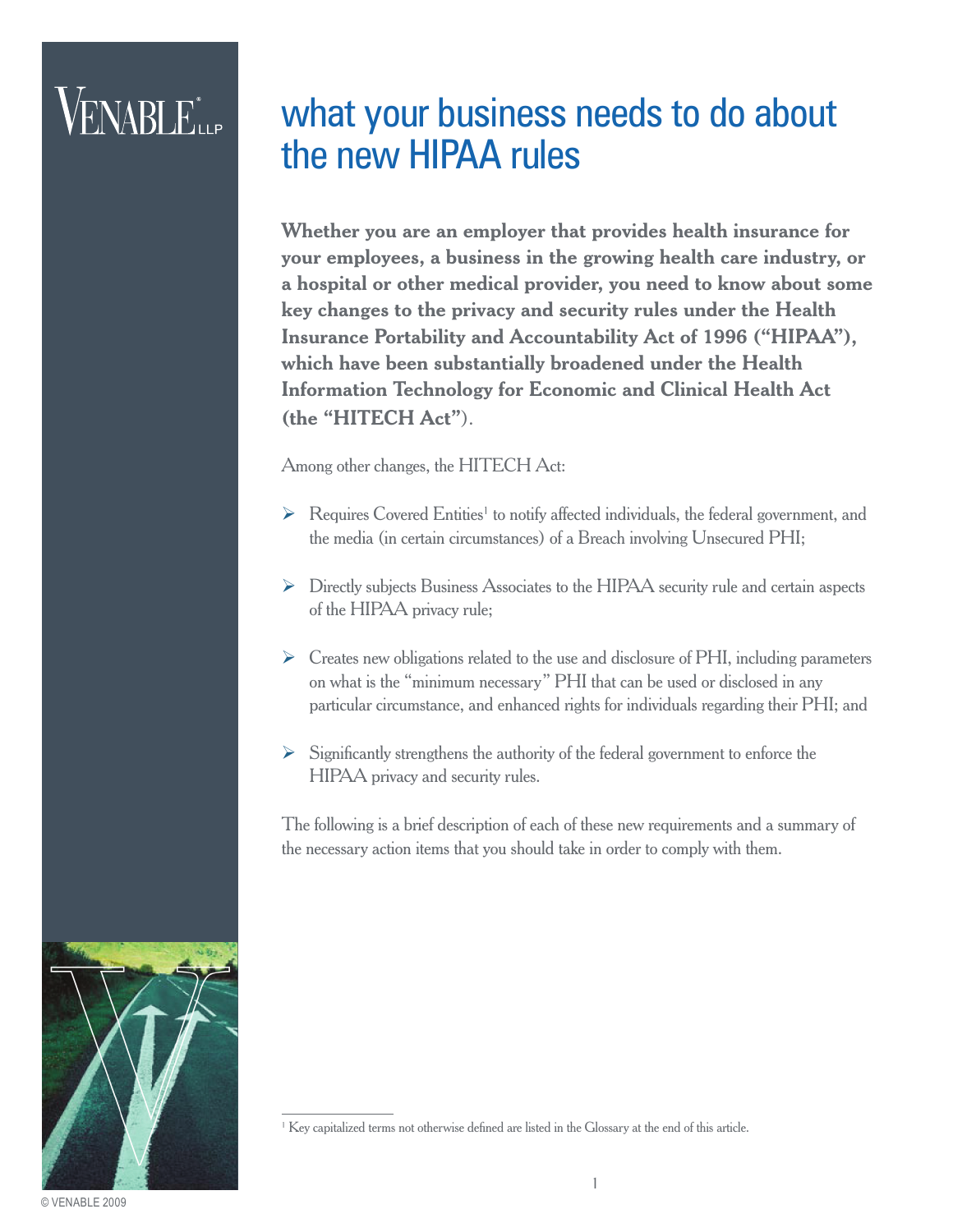# Effective September 23, 2009— Covered Entities and Business Associates Must Provide Notice of a Breach Involving "Unsecured" PHI

Effective immediately, Covered Entities must notify affected individuals no later than 60 days after a Breach of Unsecured PHI has been discovered.

# So…What is a Breach Involving Unsecured PHI That Will Trigger These New Notice Requirements?

A "**Breach**" is the unauthorized acquisition, access, use or disclosure of PHI that compromises the security or privacy of such information.

Note there are some important exceptions to this definition. Specifically, a Breach does *not* include:

- (1) A situation where the Covered Entity maintains a good faith belief that the recipient of the information could not reasonably have been able to retain the disclosed information; or
- (2) Certain unintentional access or disclosure within the workplace; or
- (3) An incident that does not pose a significant risk of financial, reputational, or other harm to the individual.
- "Unsecured PHI" is PHI that is not rendered unusable, unreadable, or indecipherable to an unauthorized individual through encryption or destruction, pursuant to guidance published by the US Department of Health and Human Services (DHHS).
- A Breach is deemed "**discovered"** on the first day that the Breach is known or should reasonably have been known to the Covered Entity (or in some cases, its Business Associate).

# If There Is a Breach of Unsecured PHI, Who Has to Do What in Order to Meet the New Notice Obligations?

If a Business Associate discovers a Breach of Unsecured PHI, it must notify the Covered Entity of the Breach and identify each affected individual, so that the Covered Entity, in turn, can notify each affected individual. Alternatively, the Business Associate can be contractually obligated to notify such individuals directly on behalf of the Covered Entity if the terms of the contract between the Covered Entity and the Business Associate—otherwise known as a **"Business Associate Agreement"**—have been amended to specifically shift this responsibility from the Covered Entity to the Business Associate.

If a Covered Entity discovers a Breach of Unsecured PHI, it must notify each affected individual.

Regardless of whether the Business Associate or Covered Entity discovers a Breach of Unsecured PHI, the Covered Entity has the obligation to notify the local media of Breaches involving 500 or more individuals in a given state or jurisdiction. In addition, the Covered Entity must notify DHHS of all Breaches of Unsecured PHI, regardless of the number of affected individuals. If a Breach involves 500 or more individuals, DHHS must be notified immediately; otherwise, such Breaches must be cataloged and only need to be submitted to DHHS annually.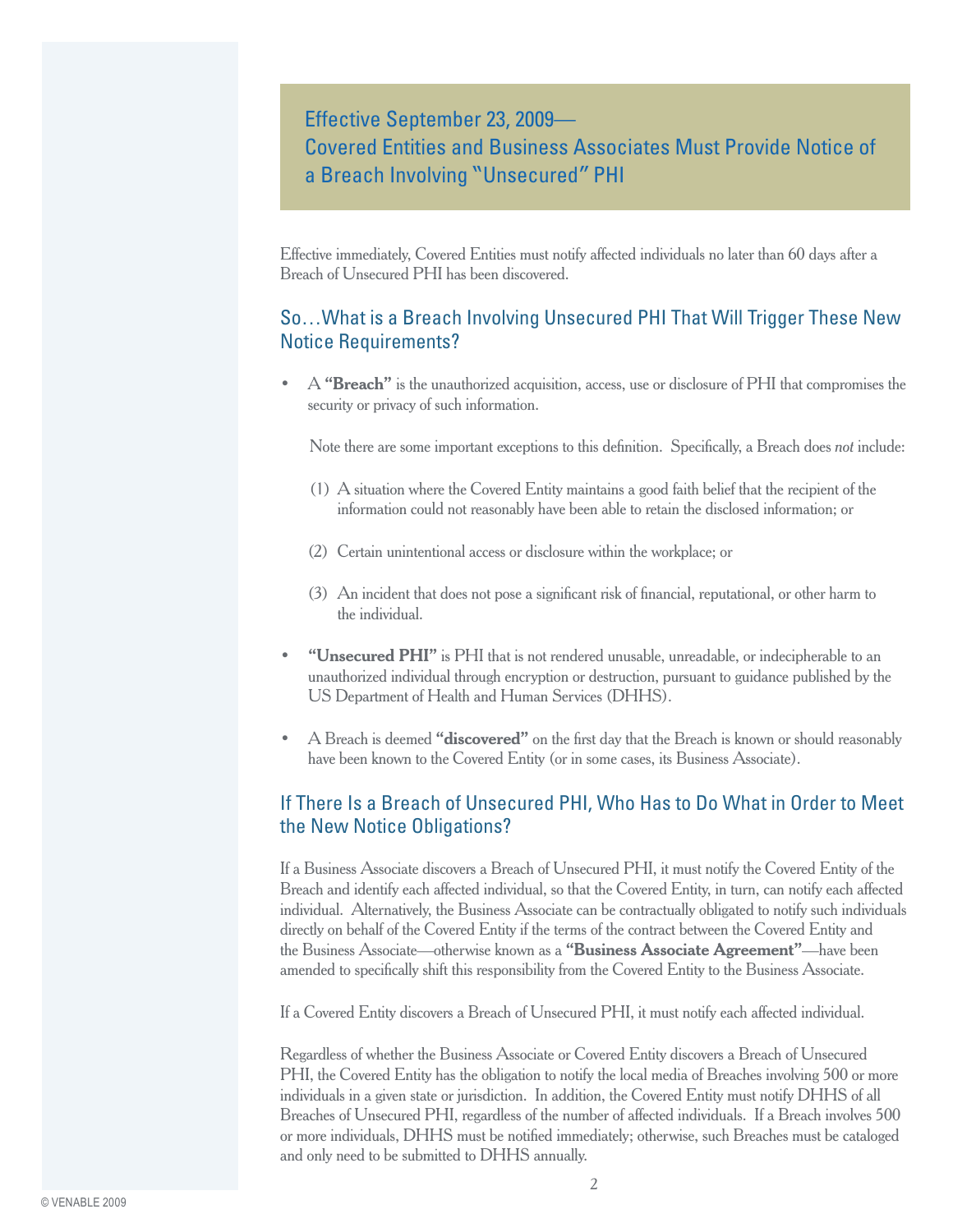DHHS has posted forms and instructions on its website for reporting breaches to it. They can be found at http://www.hhs.gov/ocr/privacy/hipaa/administrative/breachnotificationrule/brinstruction.html.

CAUTION: Entities that are not considered Covered Entities or Business Associates subject to HIPAA (and this notice requirement), but who maintain personal health records for consumers, are subject to Federal Trade Commission rules requiring them to provide similar notices of breaches involving such personal health records.

# ACTION ITEMS TO COMPLY WITH BREACH NOTIFICATION REQUIREMENTS

- $\square$  Evaluate current administrative, physical and technical safeguards utilized for PHI, and consider implementing encryption and destruction technologies in order to minimize the risk that your PHI will be considered "Unsecured PHI"
- Create processes to discover Breaches of Unsecured PHI
- Develop a policy about how to handle Breaches of Unsecured PHI
- $\Box$  Update other related privacy and security policies, including those on safeguards; mechanisms for reporting breaches; mitigation measures; complaint procedures; sanctions; and training
- Amend Business Associate Agreements to address DHHS guidance on encryption and destruction and allocate responsibility for the notice obligations
- $\Box$  Train workforce on the notice of breach requirement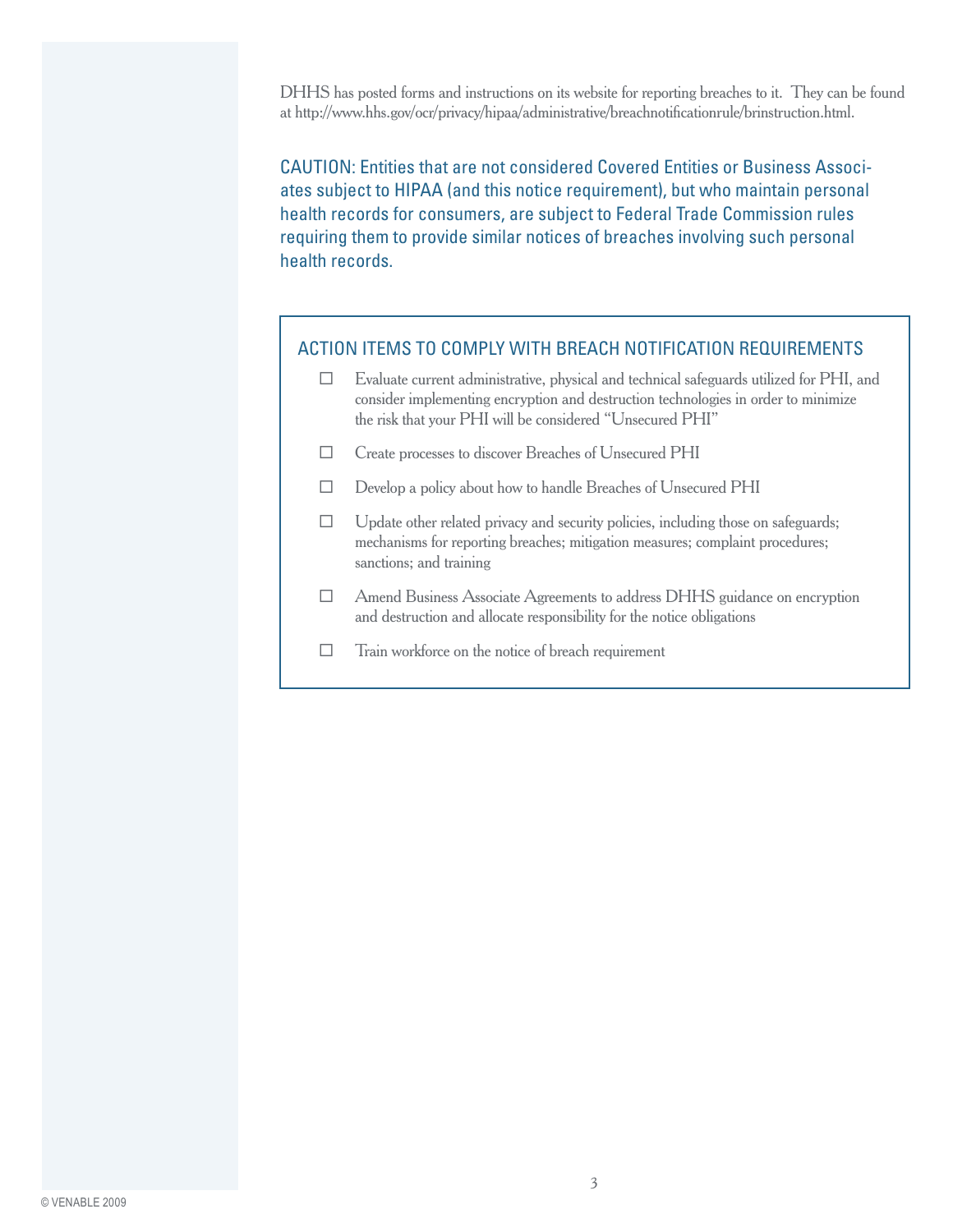# Effective February 17, 2010 And Beyond— Business Associates Directly Subject to the Security Rule and Aspects of the Privacy Rule

Business Associates will be directly liable (and not simply contractually liable pursuant to Business Associate Agreements) for complying with:

- Administrative, physical, and technical standards of the HIPAA security rule in the same manner as Covered Entities.
- The use and disclosure requirements of the HIPAA privacy rule.

CAUTION: As of February 17, 2010, two new groups of businesses will also be deemed to be Business Associates!

- Entities that transmit PHI on behalf of Covered Entities, such as regional health information organizations, health information exchanges, and e-prescribing gateways; and
- • Vendors that contract with Covered Entities to allow the Covered Entities to offer a personal health record to patients as part of their electronic health record.

#### ACTION ITEMS TO COMPLY WITH DIRECT LIABILITY OF BUSINESS ASSOCIATES

*For Business Associates*

- $\Box$  Create or update HIPAA security and privacy policies
- $\Box$  Conduct HIPAA security risk analysis and prepare risk management plan
- $\Box$  Amend Business Associate Agreements to reflect new direct liability

#### *For Covered Entities*

 Amend Business Associate Agreements to reflect new direct liability of the Business Associates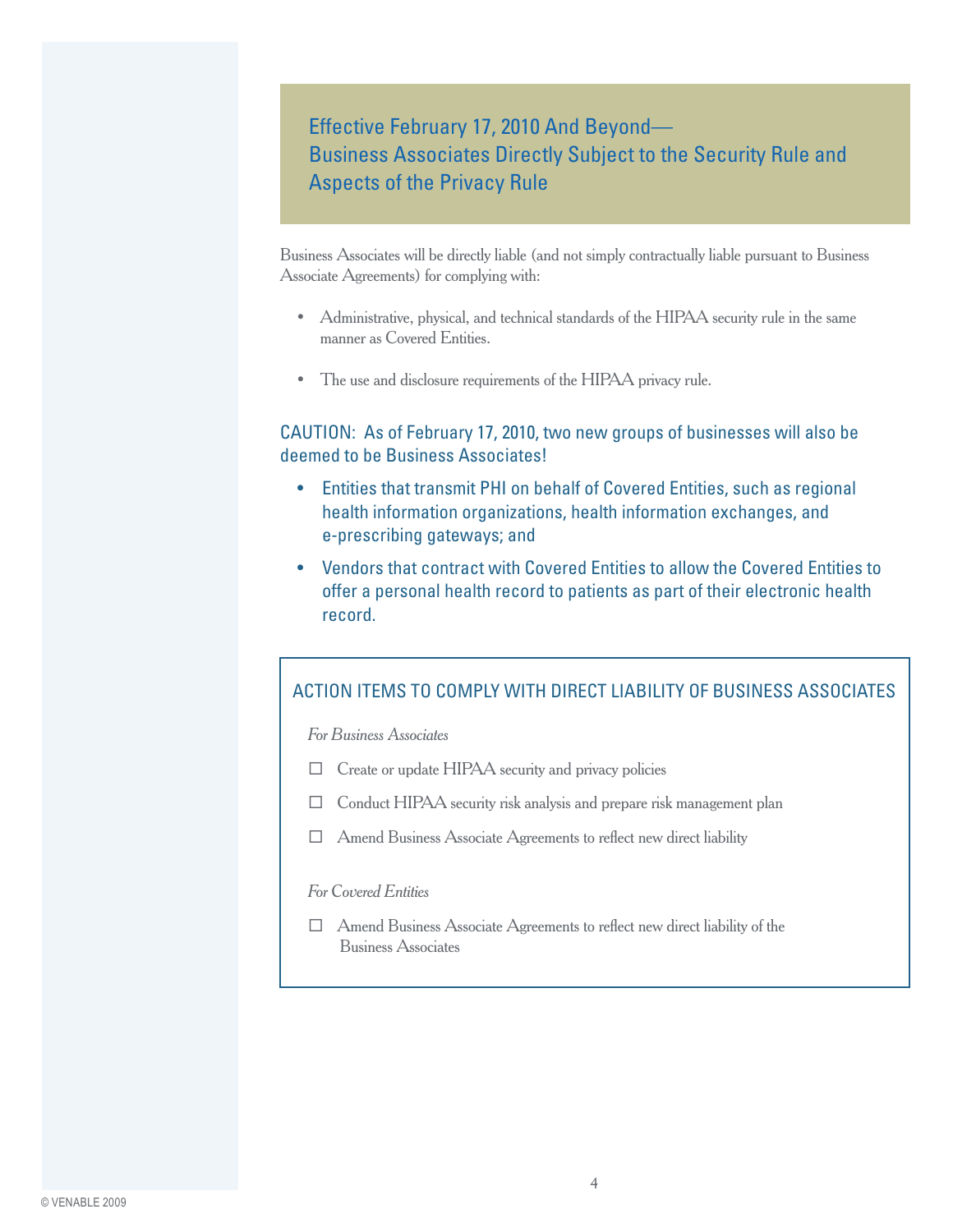# Effective February 17, 2010 and After— New Obligations Related to the Use and Disclosure of PHI

# Using or Disclosing the "Minimum Necessary" PHI

Under HIPAA, a Covered Entity must limit its use or disclosure of PHI to the minimum amount that is necessary to accomplish the intended purpose.

Up until now, a Covered Entity had to use "reasonable efforts" to limit its use or disclosure of PHI to the minimum amount necessary. DHHS is in the process of developing guidance about what satisfies the minimum necessary standard. However, as of February 17, 2010 (and until this further guidance is issued), a Covered Entity will automatically be deemed to comply with the minimum necessary standard if it limits its use and disclosure of PHI to a **"Limited Data Set"**—which is essentially de-identified information, except that dates relating to the individual (such as birth dates and dates of hospital admission and discharge) can be included.

# New Mandatory Compliance With Restrictions Requested on Certain Disclosures of PHI

As of February 17, 2010, Covered Entities will be required to comply with an individual's request for restrictions on the disclosure of his or her PHI if:

- The disclosure would otherwise be made to a health plan for the purposes of carrying out payment or health care operations (unless the use or disclosure is required by law); and
- The PHI pertains solely to a health care item or service for which the health care provider has been paid in full by the individual.

### New Rights of Individuals to Access Their PHI in Electronic Format

As of February 17, 2010, Covered Entities that use or maintain an electronic health record for an individual's PHI will need to be able to provide that individual with a copy of his or her PHI in an electronic format, if the individual requests it. Individuals making such a request may only be charged for labor costs associated with providing the requested information.

# New Rights of Individuals to Get Enhanced Accounting of Disclosures of Electronic PHI

As early as January 1, 2011, Covered Entities and Business Associates that use or maintain an electronic health record will need to account for disclosures of electronic PHI for the purpose of treatment, payment, and health care operation. (Accountings for disclosures of non-electronic PHI do not need to include disclosures for treatment, payment, and health care operations.) Individuals will have the right to request an accounting of all such disclosures made in the three-year (rather than the otherwise applicable six-year) period prior to the accounting request.

Covered Entities may elect to provide disclosures on behalf of Business Associates, or provide the individual with a list of its Business Associates, in which case, the Business Associate would be responsible for providing the accounting of the disclosures.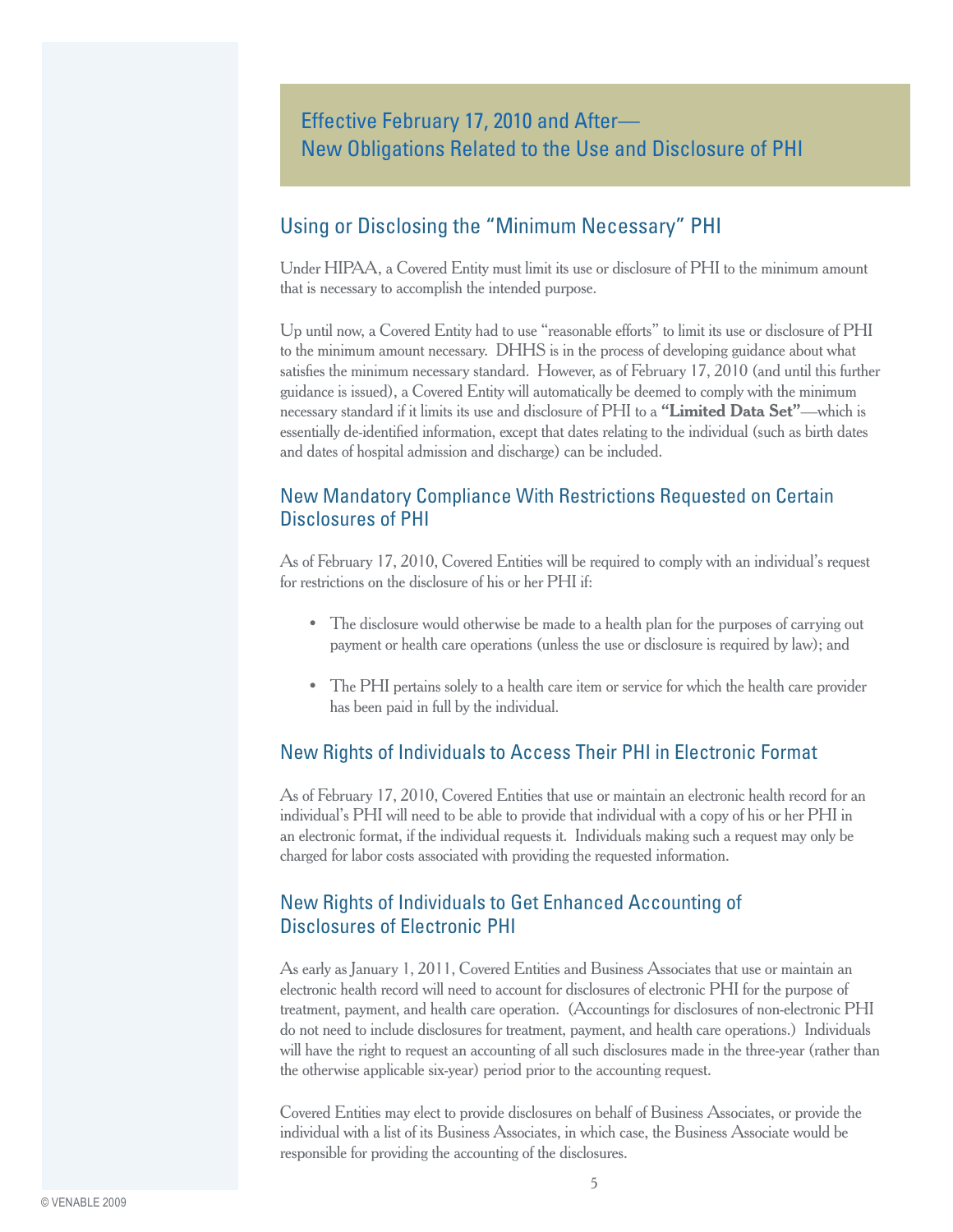# ACTION ITEMS TO COMPLY WITH NEW OBLIGATIONS REGARDING USE AND DISCLOSURE OF PHI

- Create processes to track disclosures of electronic PHI for treatment, payment and health operations purposes
- $\square$  Update privacy policies on the use and disclosure of PHI to satisfy the minimum necessary standard, comply with the new requirements on restrictions that may be requested, provide access to PHI in electronic format, and provide an accounting of disclosures of electronic PHI
- Update Business Associate Agreements to require use of Limited Data Sets, where practicable, and identify which party will be responsible for complying with the new individual rights to request restrictions on certain disclosures of PHI, obtain access to PHI in an electronic format, and obtain an accounting of disclosures of electronic PHI
- $\Box$  Update and distribute notice of privacy practices to reflect changes to policies
- $\Box$  Create or update internal training materials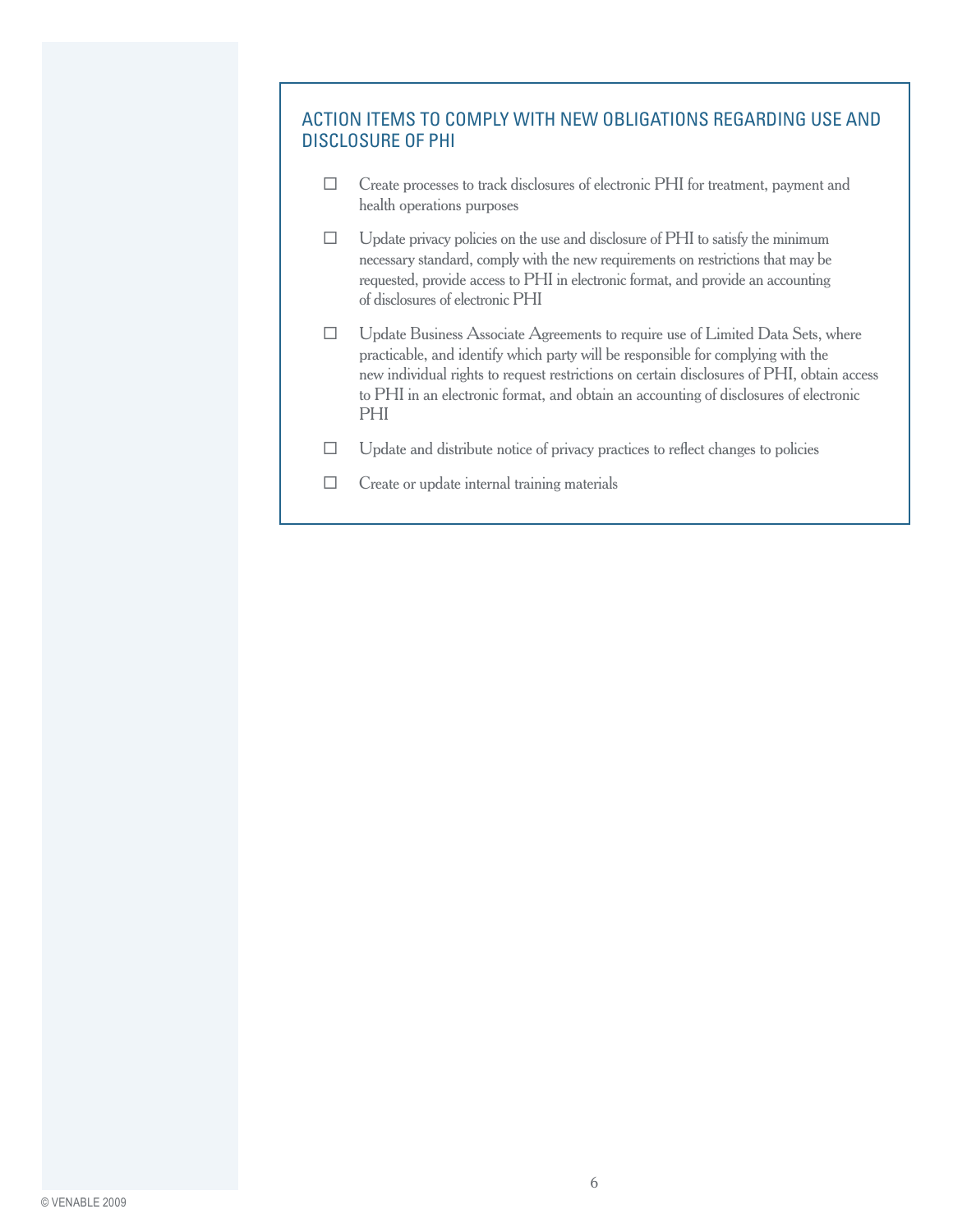# Effective February 17, 2009 for Covered Entities and February 17, 2010 for Business Associates—Significantly Enhanced HIPAA Enforcement Provisions

The HITECH Act considerably increases the civil monetary penalties that may be assessed under HIPAA against Covered Entities (and Business Associates as of February 17, 2010). Specifically, penalties are to be determined with a new tiered approach:

| <b>Violation Due To:</b>                 | <b>Penalty Range</b> (per violation): |
|------------------------------------------|---------------------------------------|
| Unknown cause                            | \$100-\$50,000                        |
| Reasonable cause and not willful neglect | \$1,000-\$50,000                      |
| Willful neglect                          |                                       |
| (violation corrected)                    | \$10,000-\$50,000                     |
| Willful neglect                          |                                       |
| (violation not corrected)                | \$50,000                              |

 There is a cap of \$1,500,000 for violations of an identical privacy or security requirement per calendar year.

- In time, individuals who are harmed may be able to receive a percentage of penalties that are imposed.
- The HITECH Act reaffirms that an individual who obtains or discloses PHI from a Covered Entity or Business Associate without authorization may be subject to criminal prosecution for a violation of HIPAA.
- State attorneys general are now authorized to initiate civil actions in federal court for injunctive relief or monetary damages on behalf of a state resident.
- The HITECH Act requires DHHS to perform periodic audits of Covered Entities and Business Associates to ensure that they are complying with the HIPAA privacy and security rules.

### ACTION ITEMS TO ENHANCE RISK MANAGEMENT AND DEFENSIVE POSITION IN RESPONSE TO ENHANCED ENFORCEMENT

- $\Box$  Review security and privacy compliance programs and update as required
- $\Box$  Take affirmative steps to identify and mitigate HIPAA violations
- $\Box$  Review and update complaint processes and policies
- $\Box$  Regularly conduct HIPAA training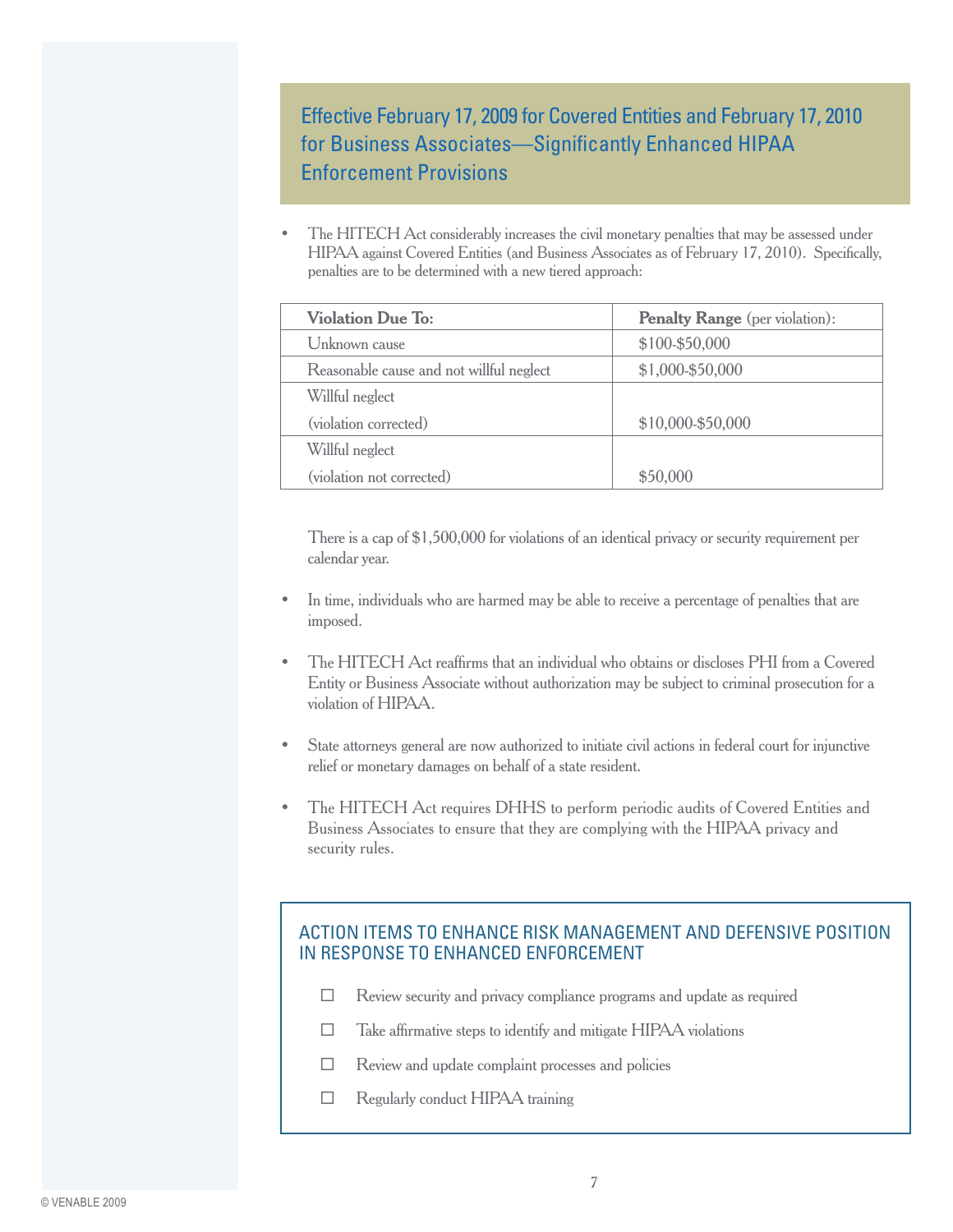#### **HIPAA Glossary**

The world of HIPAA includes a vocabulary of its own. Key terms to aid in your understanding include:

#### **Covered Entities**

Health care providers that transmit health information in electronic form in connection with certain transactions; health plans (including employer-sponsored plans); and health care clearinghouses. We specifically note that employers who sponsor self-insured group health plans will need to take the action items noted in this article on behalf of their health plans. For employers who sponsor fully-insured group health plans, the majority of these obligations will ordinarily fall on the insurance carrier.

#### **Business Associate**

A person or entity that performs functions or activities on behalf of, or certain services for, a Covered Entity that involve the use or disclosure of PHI.

Examples include third party administrators, pharmacy benefit managers, claims processing or billing companies, and persons who perform legal, actuarial, accounting, management, or administrative services for Covered Entities and who require access to PHI. They also include certain information technology providers.

#### **Business Associate Agreement**

A contract between a Covered Entity and a Business Associate that governs each party's rights and obligations under HIPAA. Business Associate Agreements are required under the privacy rule.

#### **Protected Health Information or PHI**

Generally, "individually identifiable health information" that is transmitted or maintained in any form or medium, with limited exceptions. "Individually identifiable health information" includes demographic and health information that relates to an individual's health conditions, treatment or payment and can reasonably be used to identify the individual.